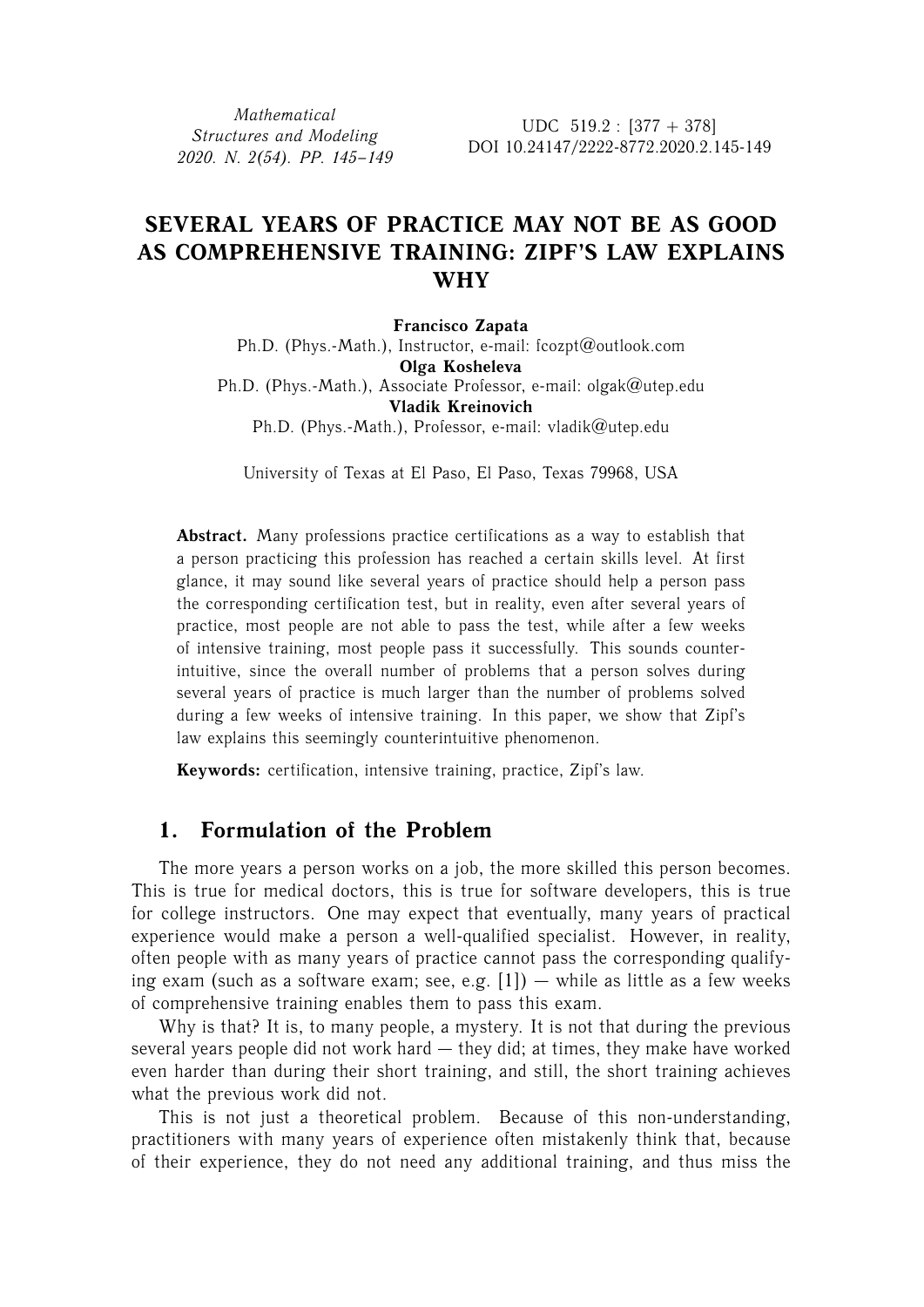opportunity to be successful in getting a certificate for the desired next level of expertise.

The main purpose of this paper is to explain this seemingly mysterious phenomenon and thus, help convince practitioners interested in taking the corresponding qualifying exam to supplement their practical experience with the appropriate comprehensive training.

## **2. Our Explanation**

**Main idea behind our explanation: Zipf's law.** Our explanation of the above seemingly mysterious phenomenon is based on Zipf's law — an empirical law that describes the frequency of different situation; see, e.g., [2,3]. This law was original discovered in linguistics, where it turns out that if we sort all the words from a natural language in the decreasing order of their frequency, then the frequency  $f_n$ of the *n*-th word is inverse proportional to  $n: f_n \approx \frac{c}{n}$  $\frac{a}{n}$  for some constant *c*. A similar dependence holds for many other situations  $-$  in particular, for the frequency of different situations, be it programming situations or medical situations.

The constant  $c$  can be determined by the fact that when we add up the frequencies of all different words or different situations, we should get 1. Let us describe this idea in precise terms. Let  $N$  denote the overall number of possible situations. Then, the above criterion takes the form

$$
f_1 + \ldots + f_n + \ldots + f_N = c + \frac{c}{2} + \ldots + \frac{c}{n} + \ldots + \frac{c}{N} = 1,
$$

i.e., the form

$$
c \cdot \left(1 + \frac{1}{2} + \ldots + \frac{1}{n} + \ldots + \frac{1}{N}\right) = 1.
$$

The sum in the right-hand side is an integral sum for the integral  $\int^N$ 1 1  $\frac{1}{x}$  dx, thus it is approximately equal to this integral — which is equal to

$$
\ln(N) - \ln(1) = \ln(N) - 0 = \ln(N).
$$

Thus,  $c \cdot \ln(N) = 1$ , so the Zipf's law takes the form

$$
f_n = \frac{1}{\ln(N) \cdot n}.
$$

So, if we have  $N$  types of problems and we sort these types from the most frequent to the least frequent, then the frequency of the problems of  $n$ -th type is described by the same Zipf's law formulas.

**How we can use this idea to explain the above empirical fact.** By definition, a certified professional is a person capable of solving all kinds of problems. Thus, a certification exam usually includes an equal share of all type of problems. To pass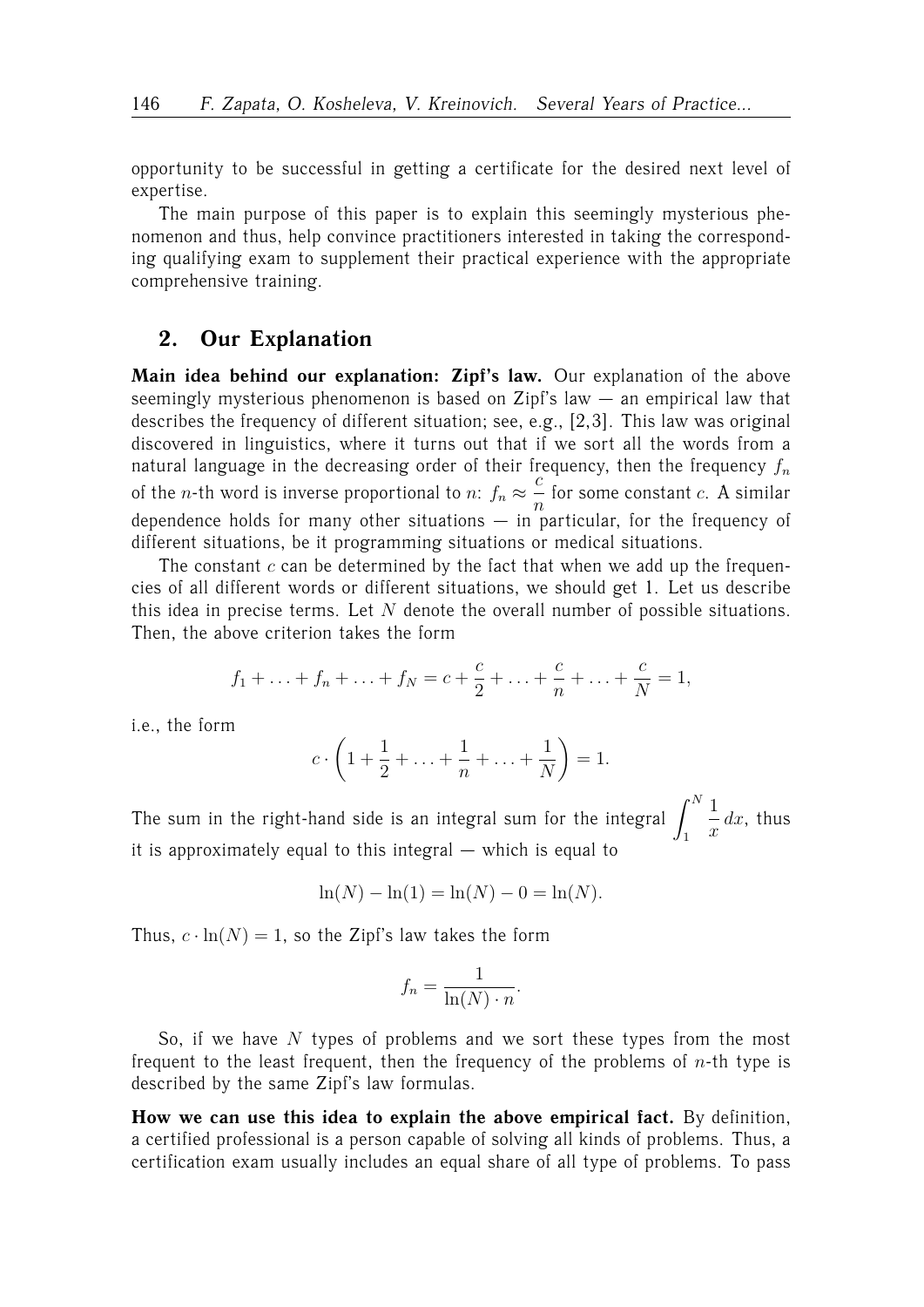a test, a person must successfully solve a certain proportion  $p$  of these problems, e.g., 70 or 80%.

**How long will it take for a practitioner to gain enough experience to be certified.** A practitioner learns by the experience of solving problems of the same type. For simplicity, let us assume that after solving a certain number  $n_0$  of problems of the same type, a person learns to solve *general* problems of this type. A usual number is about  $n_0 \approx 10$ . Suppose that a practitioner solves, on average, s problems a day. Then, during the period of  $T$  days, he or she will encounter  $T \cdot s$ problems.

These problems are of different types. For each type  $n$ , we can find the overall number of problems of this type if we multiply the overall number  $T \cdot s$  of the encountered problems by the frequency  $f_n$  of the problems of these types. As a result, we conclude that, on average, the practitioner encountered  $T \cdot s \cdot \frac{1}{1 - \Delta t}$  $ln(N) \cdot n$ problem of the  $n$ -th type. So, the practitioners would learn to solve problems of this type if and only if this number is larger than or equal to the learning threshold  $n_0$ :

$$
T \cdot s \cdot \frac{1}{\ln(N) \cdot n} \geqslant n_0.
$$

This is equivalent to

$$
n \leqslant \frac{T \cdot s}{\ln(N) \cdot n_0}.
$$

Thus, the practitioner learns to solve all the problems of types not exceeding the value  $\frac{T \cdot s}{1 - (N)}$ .

 $\ln(N) \cdot n_0$ 

To pass the certification exam, the practitioner needs to learn to solve all the problems of types up to type  $p \cdot N$ . Thus, we must have

$$
p \cdot N \leqslant \frac{T \cdot s}{\ln(N) \cdot n_0}.
$$

This inequality is equivalent to

$$
T \geqslant T_{\text{practive}} \stackrel{\text{def}}{=} \frac{p \cdot N \cdot \ln(N) \cdot n_0}{s}.
$$

A typical certification exam, whether it is a written exam for a driver's license or a certification exam for  $C/C++$  certification, covers about  $N \approx 60$  different topics (to be more precise, subtopics). So, if a person solves, on average, two of three complex problems per day ( $s = 2.5$ ), then, even for the easiest test, with  $p = 0.7$ , to pass a certification, the person has to work for

$$
T_{\text{practive}} = \frac{0.7 \cdot 60 \cdot \ln(60) \cdot 10}{2.5} \approx 840 \text{ days}.
$$

Taking into account that every year has 52 weeks with 5 working days a week, i.e., the total of 260 working days, this means that a person who solves two to three complex problems a day would require more than 3 years to become ready.